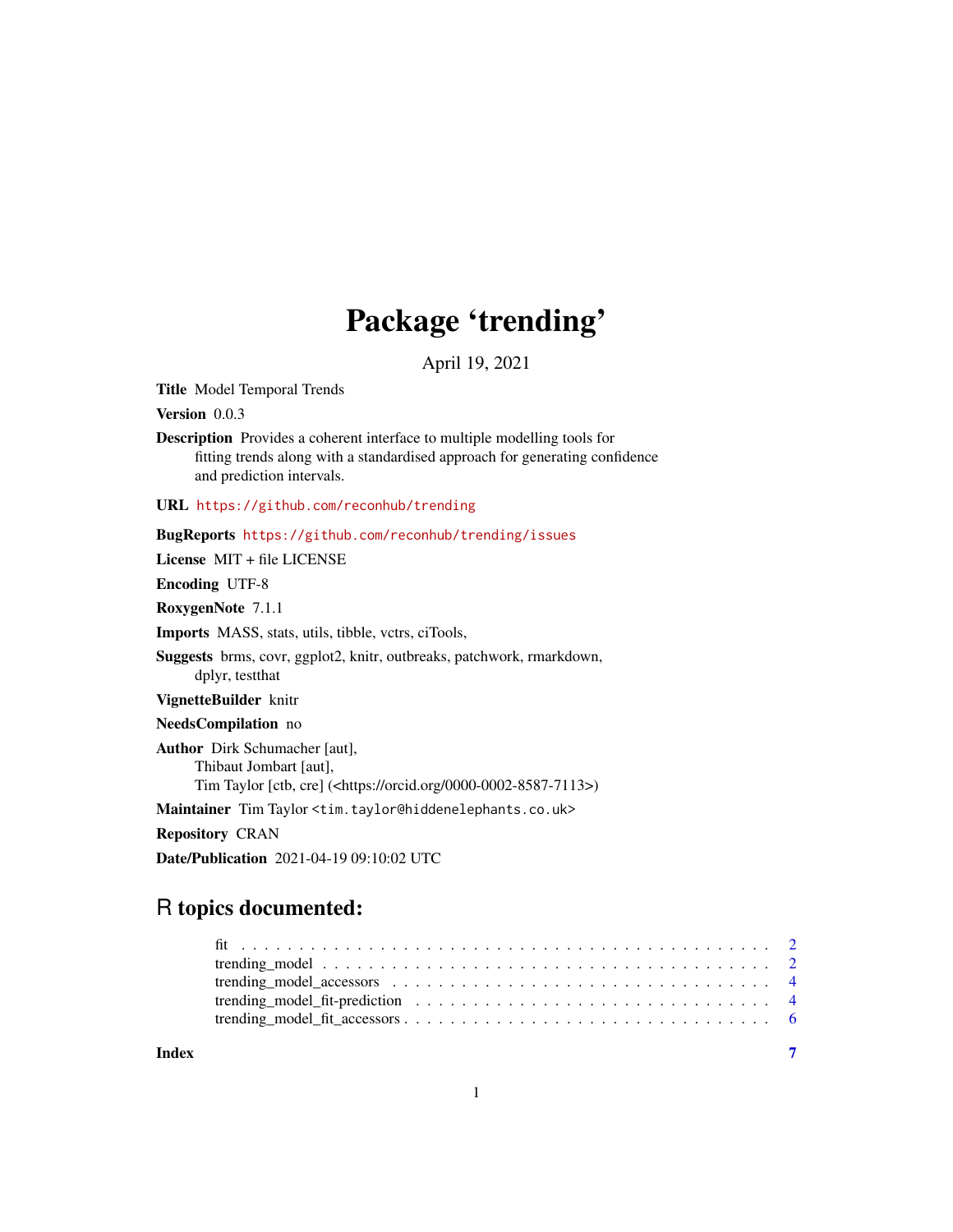#### <span id="page-1-4"></span><span id="page-1-1"></span><span id="page-1-0"></span>Description

[fit\(\)](#page-1-1) fits a model using the given data to obtain an object of type trending\_model\_fit or trending\_model\_fit\_list.

### Usage

```
fit(x, data, ...)## S3 method for class 'trending_model'
fit(x, data, ...)
## S3 method for class 'list'
fit(x, data, ...)
```
#### Arguments

| X        | The output of functions lm_model, glm_model, glm_nb_model, or brms model<br>or a list of these objects. |
|----------|---------------------------------------------------------------------------------------------------------|
| data     | A data. frame to be used to train the model.                                                            |
| $\cdots$ | Additional arguments passed to underlying models.                                                       |

#### Examples

```
x = rnorm(100, mean = 0)y = \text{rpois}(n = 100, \text{ lambda} = \exp(1.5 + 0.5 \cdot x))dat \leq data.frame(x = x, y = y)
poisson_model <- glm\_model(y \sim x, family = "poisson")
negbin_model <- glm_nb_model(y ~ x)
fit(poisson_model, dat)
fit(list(poisson_model, negbin_model), dat)
```
<span id="page-1-3"></span>trending\_model *Modeling interface*

#### <span id="page-1-2"></span>Description

These functions wrappers around various modelling tools to ensure a consistent input for *trending* functions. See details for available model interfaces.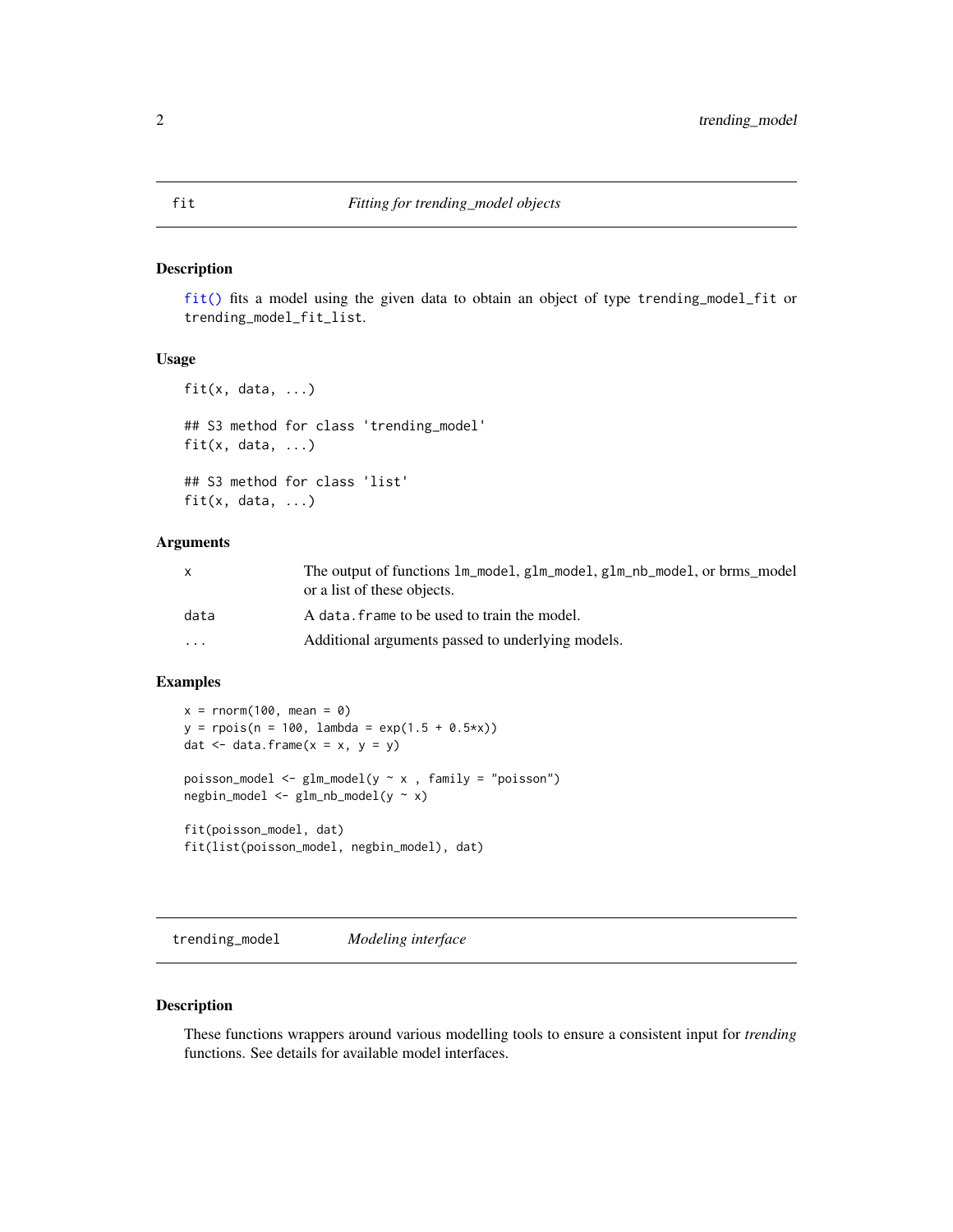<span id="page-2-0"></span>trending\_model 3

#### Usage

```
glm_model(formula, family, ...)
glm_nb_model(formula, ...)
lm_model(formula, ...)
brms_model(formula, family, ...)
```
#### Arguments

| formula  | The formula of the model, with the response variable on the left of a tilde sym-                                                                                                             |
|----------|----------------------------------------------------------------------------------------------------------------------------------------------------------------------------------------------|
|          | bol, and predictors on the right hand-side; variable names used in the formula                                                                                                               |
|          | will need to be matched by columns in the data input to other functions.                                                                                                                     |
| family   | The model family to be used for the response variable.                                                                                                                                       |
| $\cdots$ | Further arguments passed underlying models: $\ln$ for $\ln\text{model}($ , $\text{g1m}$ for $\text{g1m}$ model(),<br>$MASS::glm.nb()$ for glm_nb_model, brms::brm() for brms_model. Not used |
|          | for print and format.                                                                                                                                                                        |

# Details

The following interfaces are available:

- lm\_model: interface for linear models implemented in [stats::lm\(\)](#page-0-0).
- glm\_model: interface for generalised linear models (GLMs) implemented in [stats::glm\(\)](#page-0-0).
- glm\_nb\_model: interface for negative binomial generalied linear models implemented in [MASS::glm.nb.](#page-0-0)
- brms\_model: interface for Bayesian regression models implemented in [brms::brm.](#page-0-0)

#### Value

A trending\_model object (S3 class inheriting list), containing items which can be accessed by various accessors - see ?trending\_model-accessors.

# Author(s)

Dirk Schumacher

#### Examples

```
x = rnorm(100, mean = 0)y = \text{rpois}(n = 100, \text{ lambda} = \exp(1.5 + 0.5 \times x))poisson_model <- glm\_model(y \sim x, family = "poisson")
negbin_model <- glm_nb_model(y ~ x)
```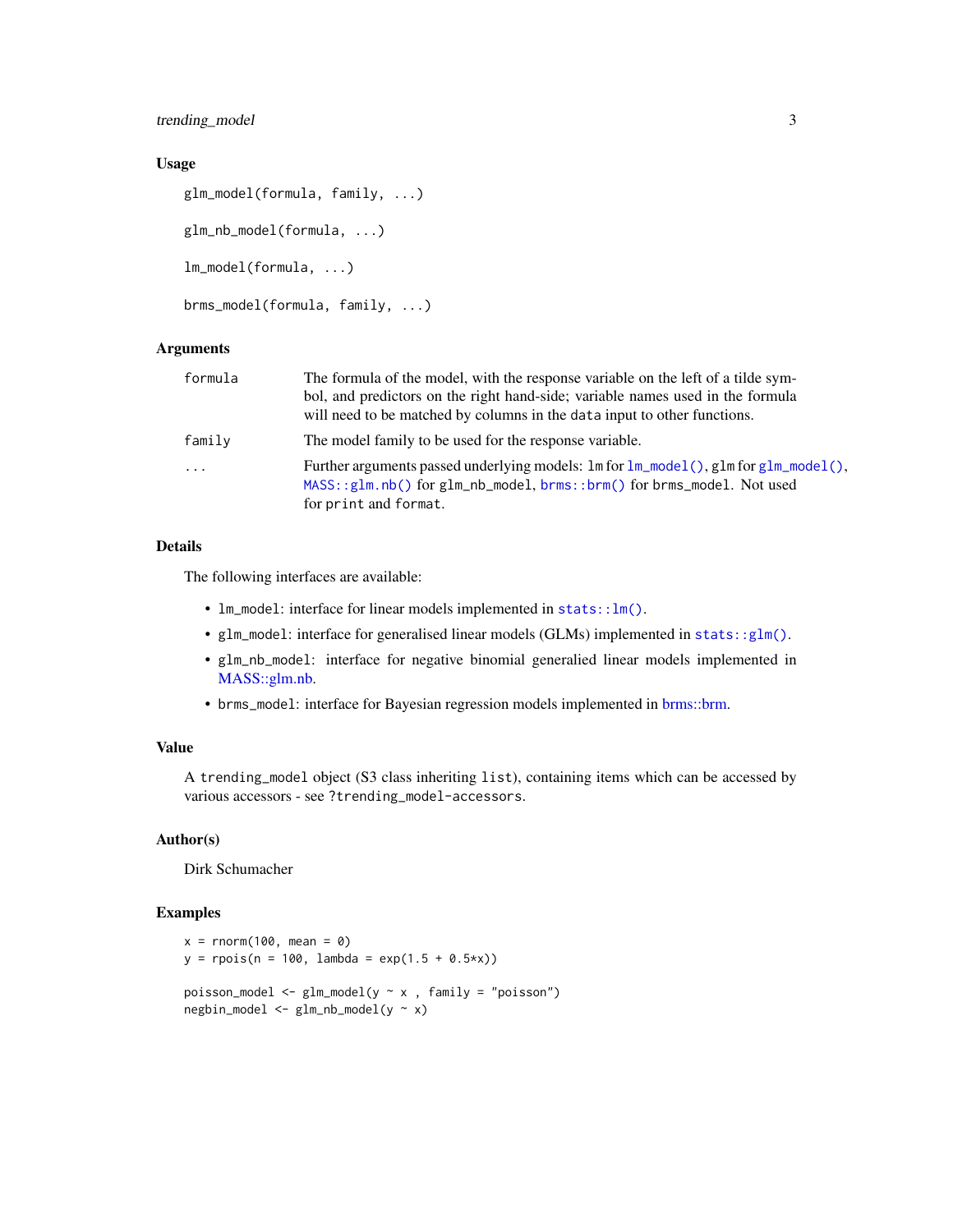```
trending_model_accessors
```
*Accessors for trending\_model objects*

#### Description

These functions can be used to access information stored in [trending\\_model](#page-1-3) objects. See details.

#### Usage

```
get_formula(x, ...)
## S3 method for class 'trending_model'
get_formula(x, ...)
get_response(x, ...)
## S3 method for class 'trending_model'
get_response(x, ...)
```
#### Arguments

|          | Object of class trending_model_fit (i.e. the output from fitting a trending_model). |
|----------|-------------------------------------------------------------------------------------|
| $\cdots$ | Not currently used by any methods.                                                  |

#### Details

The following accessors are available:

- get\_formula(): get the formula used to model temporal trends;
- get\_response(): get the name of the response variable.

trending\_model\_fit-prediction *Predict methods*

# Description

These functions can be used to generated estimated values and associated confidence/prediction intervals for trending\_model\_fit objects.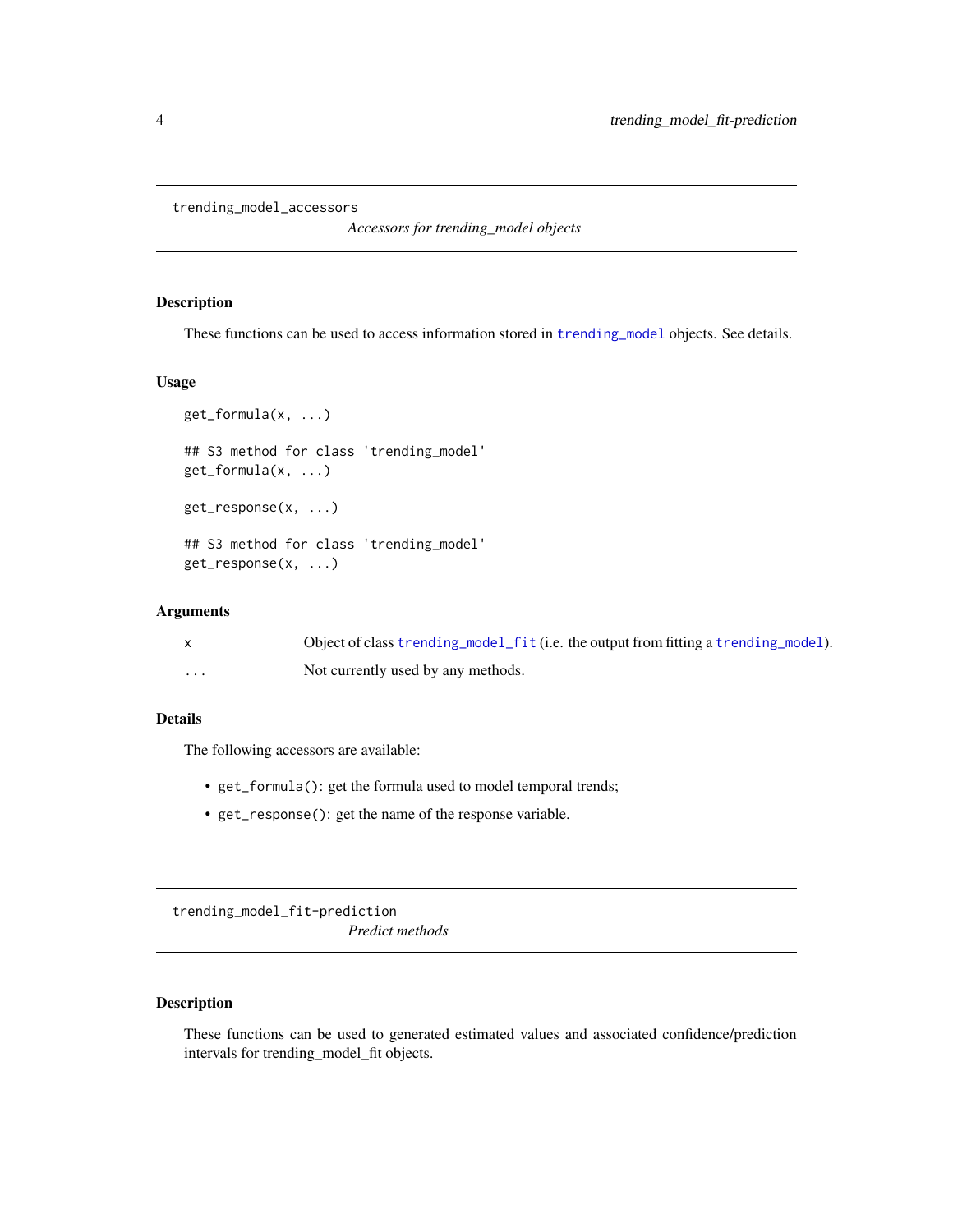# Usage

```
## S3 method for class 'trending_model_fit'
predict(
 object,
 new_data,
 alpha = 0.05,
  add\_pi = TRUE,simulate_pi = TRUE,
 uncertain = TRUE,...
\mathcal{L}## S3 method for class 'trending_model_fit_list'
predict(
 object,
 new_data,
 alpha = 0.05,
 add\_pi = TRUE,simulate_pi = TRUE,
 uncertain = TRUE,
  ...
)
```
# Arguments

| object      | A trending_model_fit or trending_model_fit_list object.                                                                                       |
|-------------|-----------------------------------------------------------------------------------------------------------------------------------------------|
| new_data    | A data. frame containing data for which predictions are to be derived.                                                                        |
| alpha       | The alpha threshold to be used for prediction intervals, defaulting to 0.05, i.e.<br>95% prediction intervals are derived.                    |
| add_pi      | Add a prediction interval to the output. Default TRUE.                                                                                        |
| simulate_pi | Should the citools package be used to simulate prediction intervals for glm<br>models. Default TRUE.                                          |
| uncertain   | Only used for glm models. Default TRUE. If FALSE uncertainty in the fitted<br>paramaters is ignored when generating the prediction intervals. |
| .           | Not currently used.                                                                                                                           |
|             | x = rnorm(100, mean = 0) y = rpois(n = 100, lambda = $\exp(1.5 + 0.5 \cdot x)$ ) dat <-<br>$data-frame(x = x, y = y)$                         |
|             | poisson_model <- glm_model(y $\sim$ x, family = "poisson") negbin_model <-<br>$glm_n b_model(y \sim x)$                                       |
|             | fitted_poisson <- fit(poisson_model, dat) fitted_list <- fit(list(poisson_model,<br>negbin_model), dat)                                       |
|             | predict(fitted_poisson) predict(fitted_list)                                                                                                  |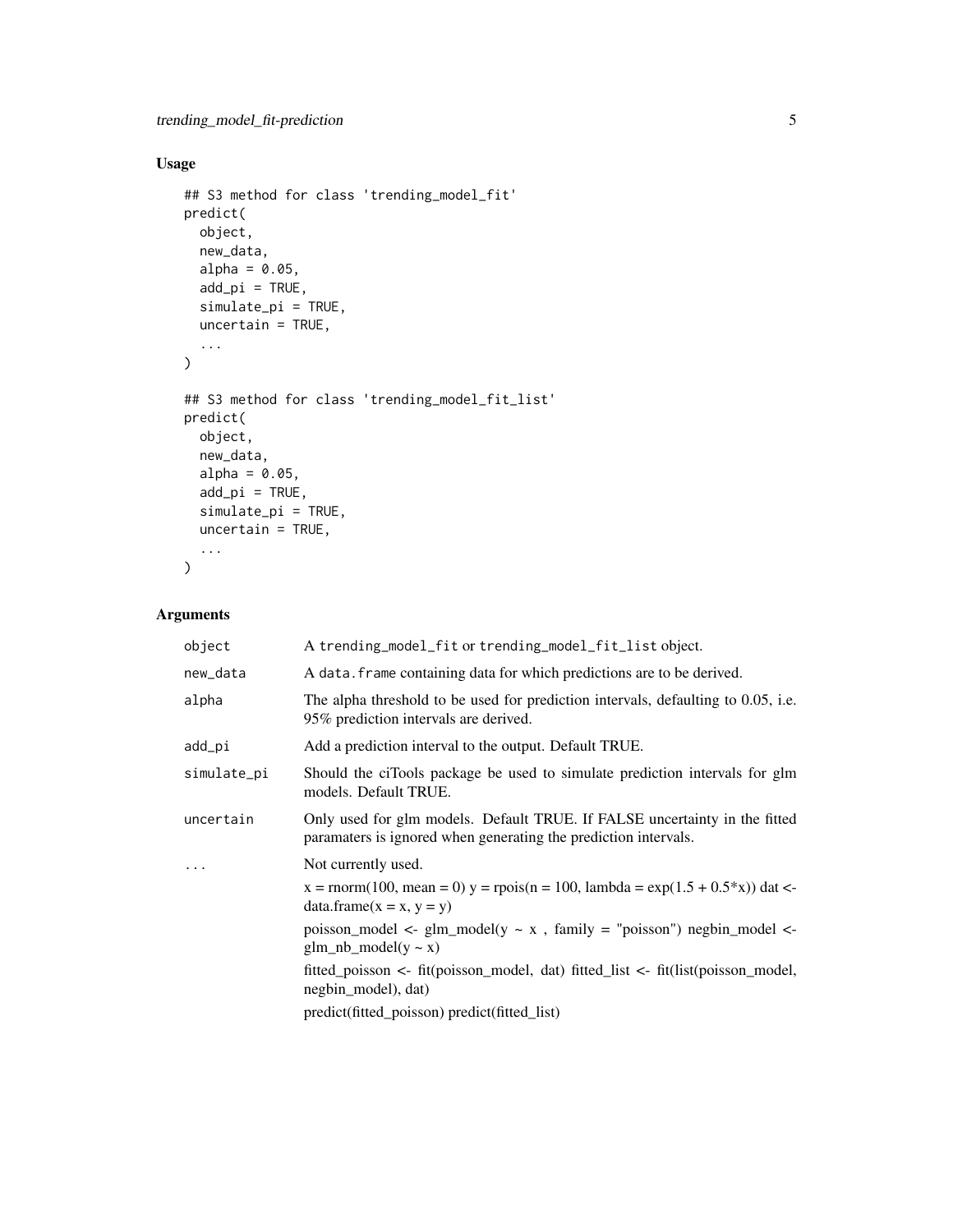<span id="page-5-0"></span>trending\_model\_fit\_accessors

*Accessors for trending\_model\_fit objects*

# Description

These functions can be used to access information stored in trending\_model\_fit objects. See details.

# Usage

```
get_model(x, \ldots)## S3 method for class 'trending_model_fit'
get_model(x, ...)
get_data(x, ...)
## S3 method for class 'trending_model_fit'
get_data(x, ...)
```
# Arguments

|                         | Object of class trending model (i.e. the output of functions $lm_{model}($ ), |
|-------------------------|-------------------------------------------------------------------------------|
|                         | $glm_{model}()$ , $glm_{nb_{model}}()$ , or $brms_{model()})$ .               |
| $\cdot$ $\cdot$ $\cdot$ | Not currently used                                                            |

#### Details

The following accessors are available:

• get\_model(): get the fitted model stored in the object